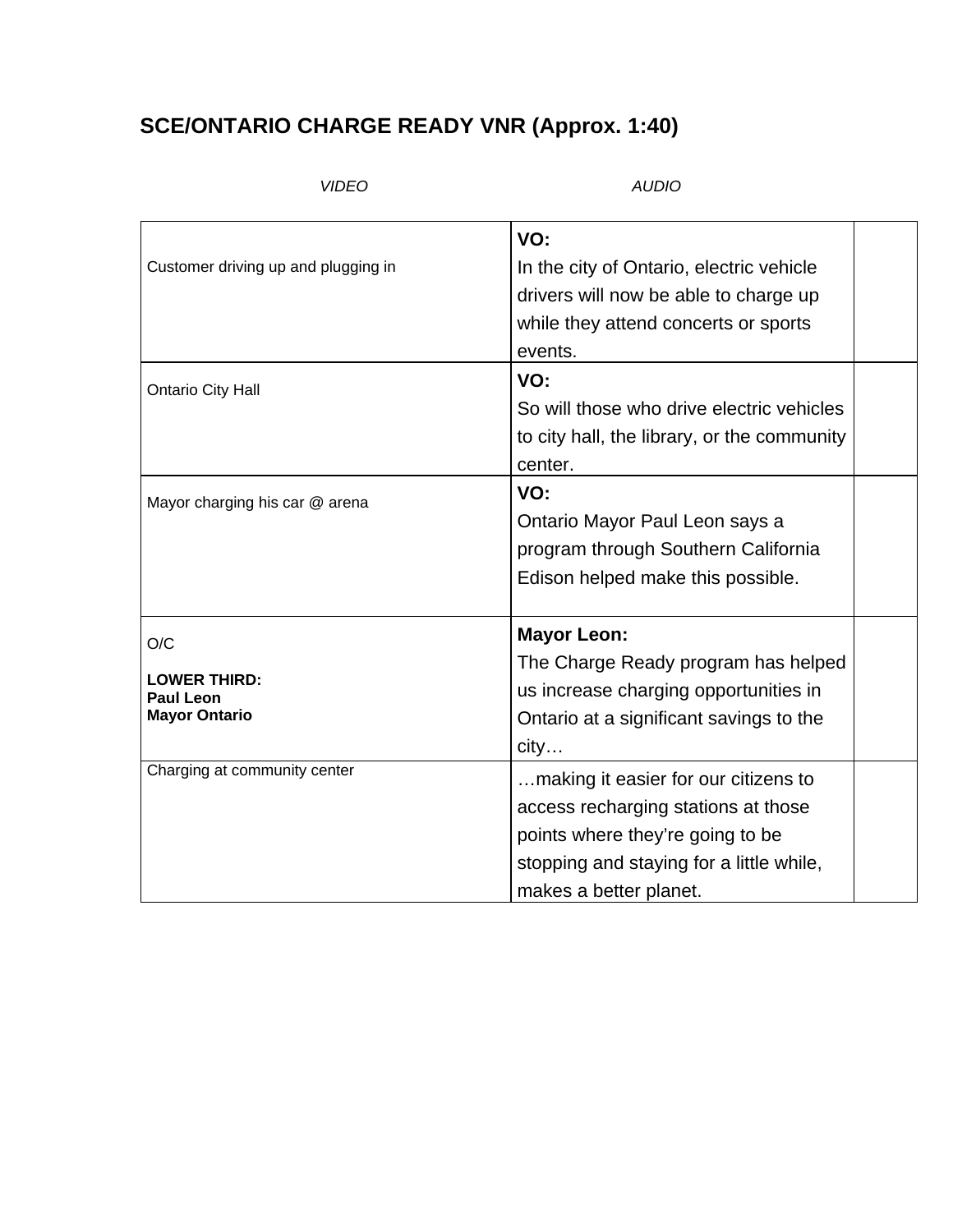|                                                                  | V.O.                                      |  |
|------------------------------------------------------------------|-------------------------------------------|--|
| Michael Faheem parks, gets out, charges.                         | Southern California Edison's Charge       |  |
|                                                                  | Ready Program is working with cities,     |  |
|                                                                  | universities, hospitals, and corporations |  |
|                                                                  | to install electric vehicle charging      |  |
|                                                                  | stations where people leave their cars    |  |
|                                                                  | for the day—making charging more          |  |
|                                                                  | convenient for residents, employees       |  |
|                                                                  | and business owners like Michael          |  |
|                                                                  | Faheem.                                   |  |
| O/C                                                              | <b>Michael Faheem.:</b>                   |  |
| LOWER THIRD:<br><b>Michael Faheem</b><br><b>Restaurant Owner</b> | In the morning I come in and I plug my    |  |
|                                                                  | car in the charger and I walk to my       |  |
|                                                                  | restaurant and at the end of the day, I   |  |
|                                                                  | go home the car is fully charged, and     |  |
|                                                                  | it's very convenient.                     |  |
| Megan: On camera (lip flap)                                      | VO:                                       |  |
|                                                                  | Megan Mao, who oversees the               |  |
|                                                                  | program, says everyone benefits from      |  |
|                                                                  | more electric vehicles.                   |  |
| O/C (sound up):                                                  | <b>Megan Mao:</b>                         |  |
|                                                                  | I'm very passionate about the Charge      |  |
| <b>LOWER THIRD</b><br>Megan Mao                                  | Ready program, because electrifying       |  |
| Southern California Edison                                       | transportation is the best way to help us |  |
|                                                                  | all breathe cleaner air. It will be good  |  |
|                                                                  | for our community, it will be good for    |  |
|                                                                  | our children, it will be good for our     |  |
|                                                                  | future.                                   |  |